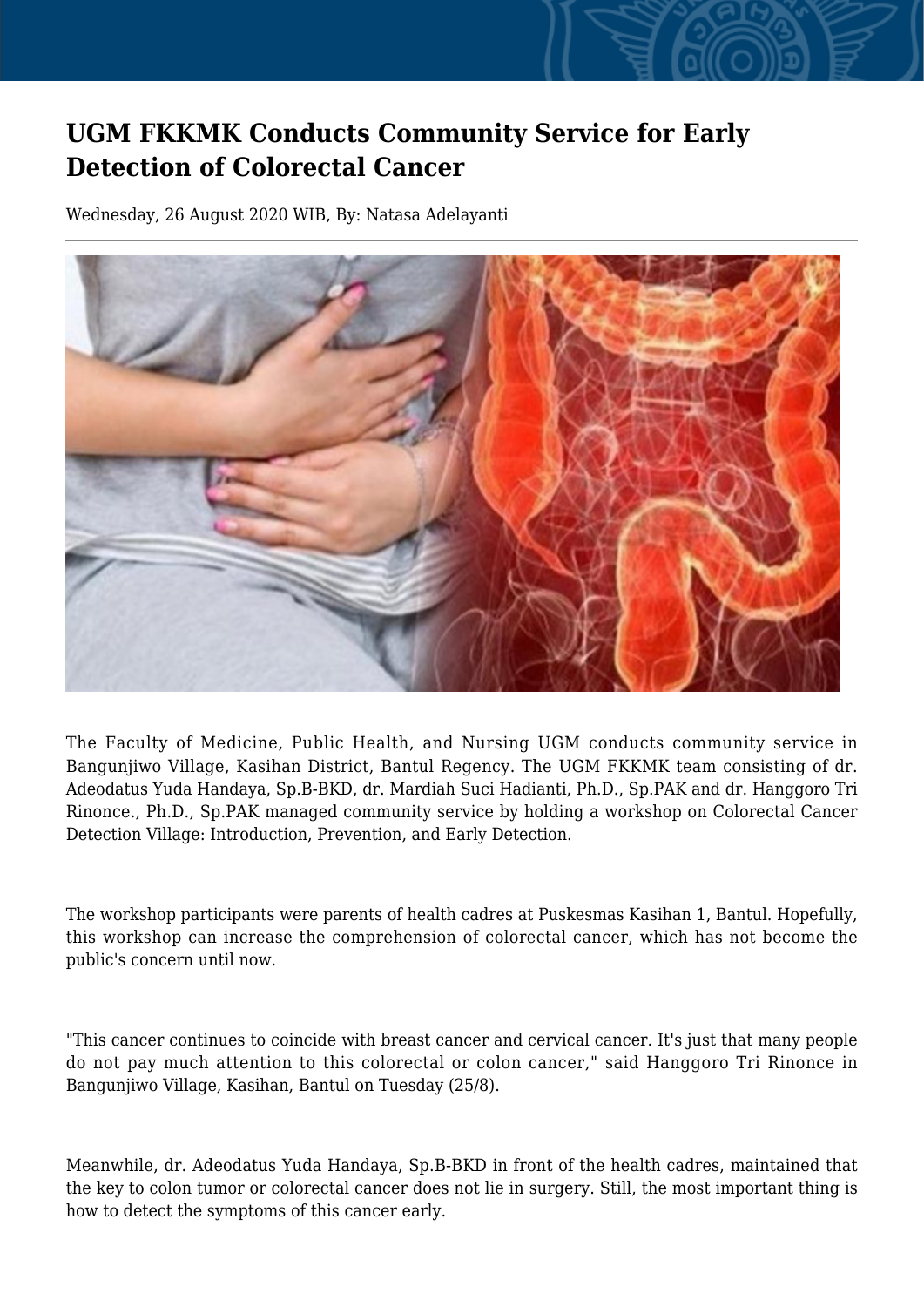"The most important thing is how people can recognize the symptoms so that medical allies can soon take the right action." he said.

He explained that the growth of colorectal cancer or colon cancer is due to unhealthy living habits such as being accustomed to drinking alcohol, active smoking, obesity or overweight, lack of physical activity, and high fiber.

According to him, many factors influence the risk of colorectal cancer, including gender, family history, smoking habits, with a low-risk score of 0-1, 2-3 moderate risk, and 4-7 high risk. Meanwhile, people need to be vigilant about symptoms such as frequent flatulence, discomfort, bowel movements accompanied by mucus and blood, and weight loss of 10 kg in 3 months.

"Therefore, it is necessary for the doctor to explore history and disease as well as risk factors and soon conduct the examination of the stomach and nose odors. There should also be blood tests. Not less important, there should be screening through an early detection program for colorectal cancer," he said

Yuda added that people could minimize the risk of colorectal cancer by doing regular exercise every day. Also, it is highly recommended to increase the consumption of vegetables and fruit, reduce consumption of red meat, reduce smoking, reduce alcohol and carbonated drinks.

"We have to prevent this cancer, we have to be aware of it, and if we find someone has this cancer, we must take action quickly. The importance of understanding colorectal cancer is to avoid risks at an early stage, and be able to treat it appropriately," Yuda added.

dr. Mardiah Suci Hadianti, Ph.D., Sp.PAK also conveyed the same opinion. According to her, efforts to prevent colorectal cancer means trying to lessen the possibility of risk factors for colon cancer.

"You can lessen the possibility of colon cancer risk factors by avoiding a lifestyle that is at risk of this cancer, including smoking, alcohol consumption, high-fat foods, lack of exercise or physical activity," she added.

Author: Agung Nugroho Photo Illustration viva.co.id Translator: Natasa A